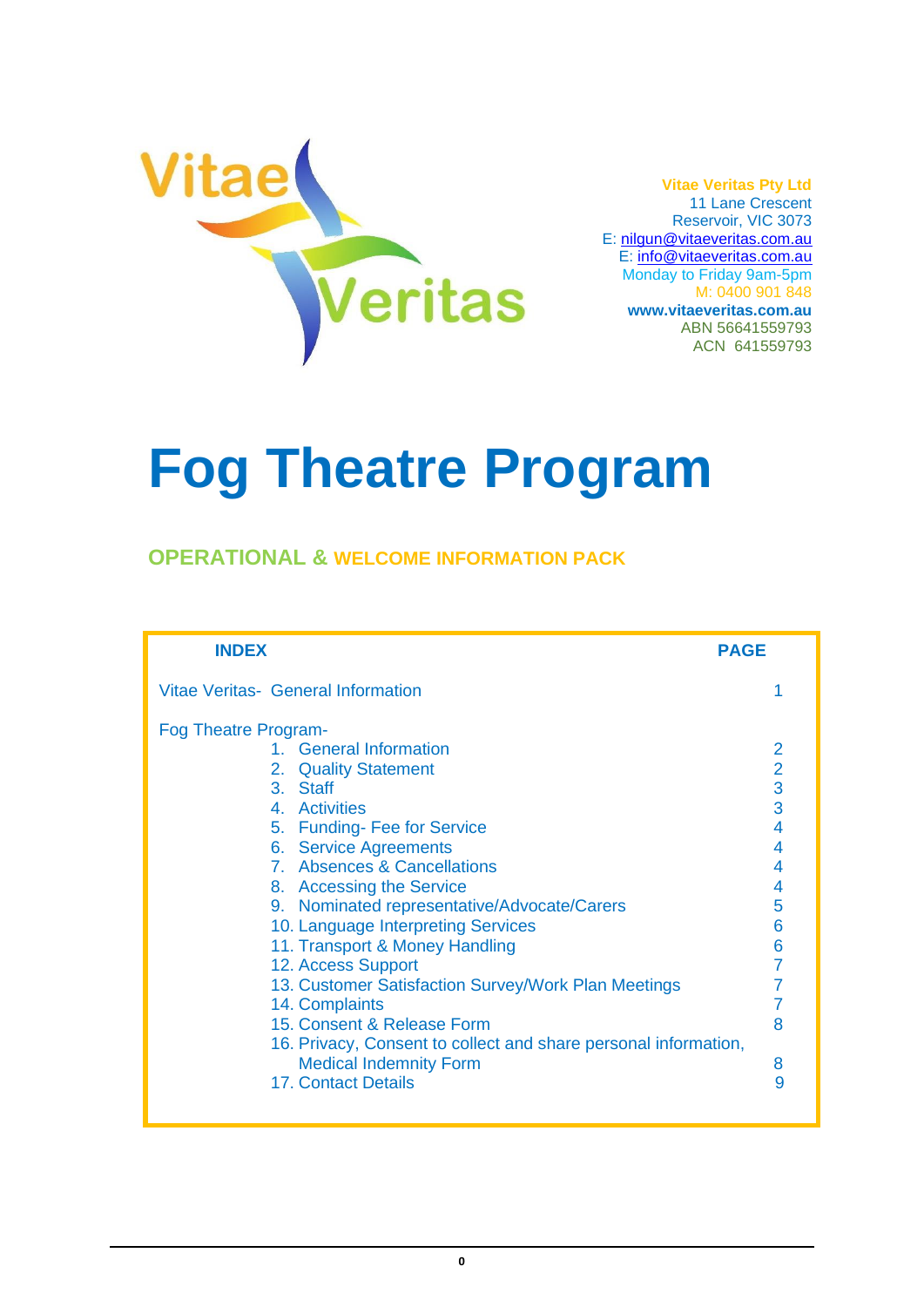# **About Vitae Veritas**

*[Latin- true meaning of life]*



Vitae Veritas (VV) is a not-for-profit arts organisation based in Melbourne with a dedicated aim to promote cultural diversity, artistic excellence and inclusive arts leadership.

At the centre of our work we champion people, their creative practice and explore the role of artistic experimentation and how this directly informs co-designing accessible creative and aesthetic innovations and strategies for collaboration.

We advocate for equitable access to high quality arts and culture participation opportunities where leadership and involvement of diverse artists, individuals and community members are at the heart of co-design and delivery.

VV's work extends to different industry partnership and sector development projects that contribute to and expand contemporary arts practice across Melbourne, regional Victoria, as well as interstate, playing a primary role in the coordination, management and delivery of access and inclusion capacity-building strategies through training and development; consultancy, support and mentoring; artist and community engagement; audience development; providing high quality access events (Audio Description & Tactile Tours); and innovation in integrated access and cultural programming for Blind & vision impaired artists, audiences, and communities alike.

Vitae Veritas is the proud new home of Fog Theatre (1991-present) and Sparc Theatre. (2004-present).

Vitae Veritas boldly centres and promotes our participant's rights to pursue and achieve their life goals, ambitions and aspirations, by way of equitable access to high quality arts and culture, social, community and civic participation, professional development and training. Vitae Veritas aim to increase critical recognition, employment and funding opportunities for artists with disability and the value of their contributions benefiting the wider community.

Through direct service delivery, group-based programs and individualized support, including tailored services ie. mentoring; access to events and unique arts and culture projects, productions and partnerships, the work of Vitae Veritas is underpinned by:

- Diversity & Inclusion
- Leadership & Artistic Excellence
- Relationships, Community & Advocacy
- Integrity & Respect
- Collaboration & Creativity
- Change & Capacity-building
- Cultural Vitality

Although Vitae Veritas is not an NDIS registered provider, our governance and quality management framework, policies and procedures are informed and guided by the Human Rights Charter, Human Services Standards, the Rules and Principles outlined by the National Disability Insurance Scheme Quality and Safeguards Commission and NDIS Code of Conduct. Participants who are NDIS plan approved who Self Manage or pay for Plan Management are welcome to engage in Vitae Veritas' programs, supports and services.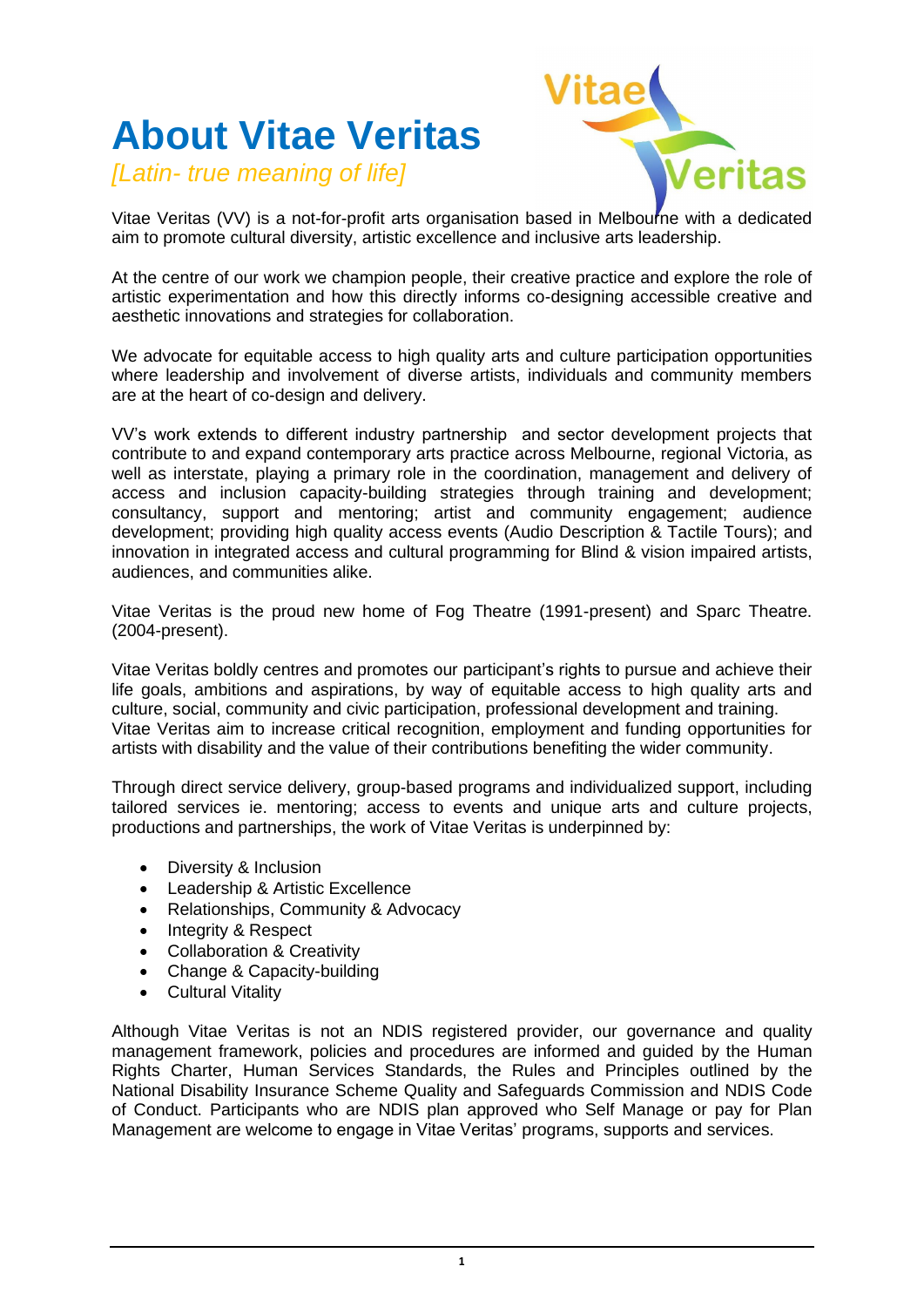*To receive more information about any of the above programs, services or supports, please contact [nilgun@vitaeveritas.com.au](mailto:nilgun@vitaeveritas.com.au)*

# **Fog Theatre Program**

# **1. General Information**

Fog Theatre is a long-standing performing arts program for adults with intellectual disability, Autism and neurodivergence and welcomes adults of all abilities.

Fog Theatre participants explore and develop skills in drama, acting, singing, improvisation, script, dance, movement and choreography in a socially, creatively and culturally inclusive, safe and welcoming environment.

Fog Theatre participants are also provided opportunities to perform in productions, films and live events, collaborating with other professional artists and companies in a variety of settings, public and online domains e.g. festivals, theatre venues, community & industry events.

Fog Theatre meets one day a week on Thursdays from 11.00am to 3.00pm at a wheelchair accessible Port Phillip Council-owned facility, during Victorian School terms *(see 2022 Term Dates).*

Fog Theatre is managed and supported by highly qualified disability arts practitioners and specialists. The team is comprised of Nilgun Guven (CEO & Artistic Director) and David Maney, Rachel Edward and Marjetka McMahon-Krizanic (Disability Arts Support Workers).

On average, 15 members participate in the program on an ongoing basis. Entry to Fog Theatre is determined by the process outlined in *Accessing the Service*  section.

Fog Theatre staff and volunteers do not engage in restrictive practices. People for whom restrictive practice is necessary are ineligible to participate in Fog Theatre.

#### **COVID-19 Safe Notice-**

Vitae Veritas is following the Victorian State Government's roadmap for reopening.

From Friday 29 October 2021, all participants, staff, contractors, volunteers and visitors (excluding those with a valid medical exemption) attending Vitae Veritas sites and venues, programs and supports are required to be fully vaccinated and must show appropriate proof of their COVID-19 vaccination status prior to enrolment and entry, and is a condition of entry.

# **2. Quality Statement**

Fog Theatre is exemplary in upholding the Human Services Standards and Human Rights Charter through the provision of high quality arts experiences, person-centred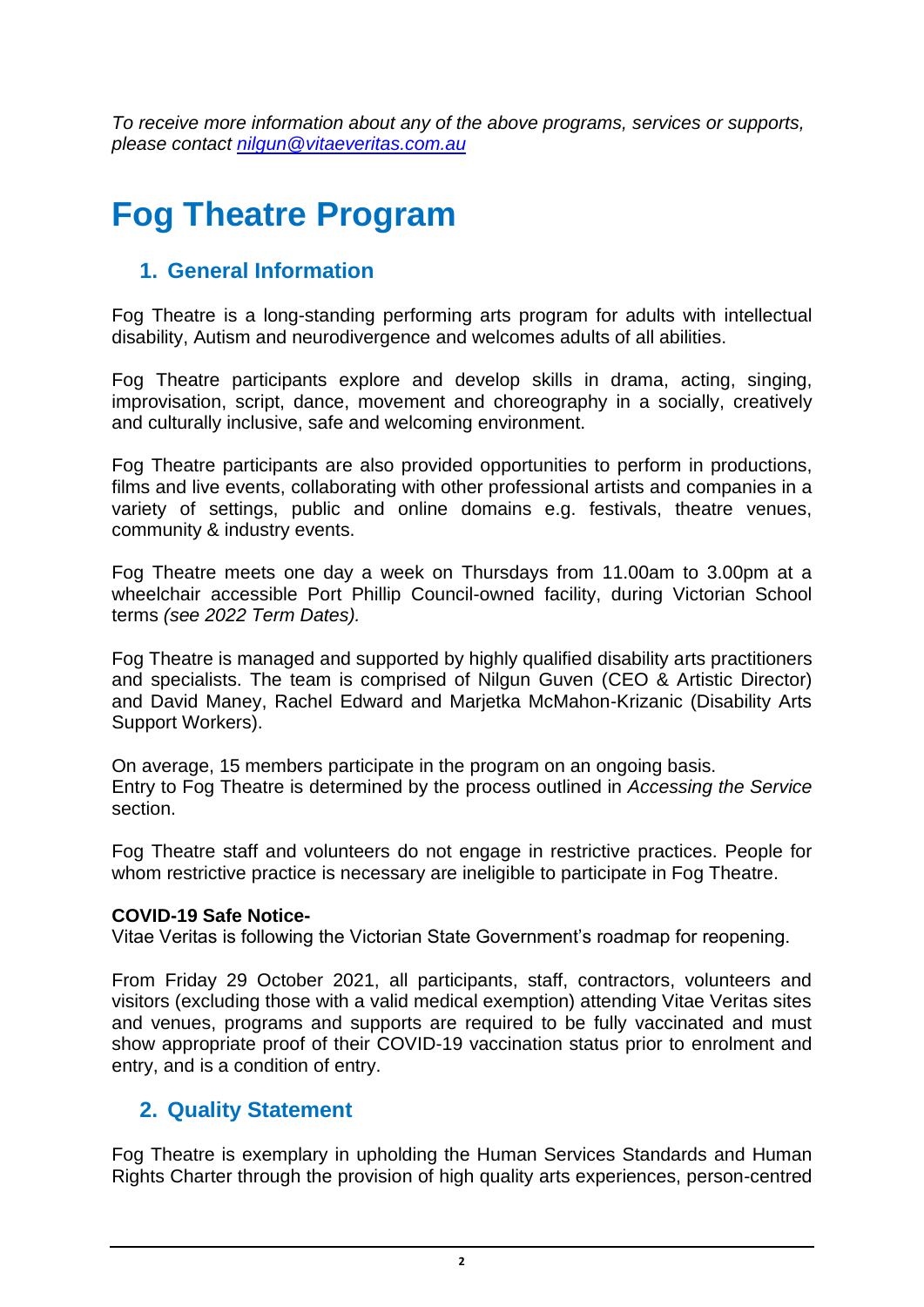planning and public engagement opportunities. Fog Theatre is informed and guided by the rules and principles as outlined by the NDIS Quality and Safeguards Commission and NDIS Code of Conduct, ensuring people's rights are being promoted and upheld and that we:

- act with respect for individual rights to freedom of expression, selfdetermination, and decision-making in accordance with relevant laws and conventions
- respect the privacy of people with disability
- provide supports and services in a safe and competent manner with care and skill
- act with integrity, honesty, and transparency
- promptly take steps to raise and act on concerns about matters that might have an impact on the quality and safety of supports provided to people with disability
- take all reasonable steps to prevent and respond to all forms of violence, exploitation, neglect, and abuse of people with disability
- take all reasonable steps to prevent and respond to sexual misconduct
- have a culture of continuous improvement and focus on service user satisfaction

# **3. Staff**

*(Position Descriptions available upon request)*

The group employs an Artistic Director who facilitates the program and guides its creative direction.

Fog Theatre also employ a minimum of 3 disability arts support workers, all who have extensive experience working on participatory, high quality community arts projects inclusive of people with disabilities, and bring a wealth of knowledge and experience to Fog Theatre.

Vitae Veritas oversees all administration and planning of the Program.

All program delivery staff have undergone pre-employment safety and worker screening checks, COVID-19 vaccination checks, including first aid and cultural competencies.

# **4. Activities**

Through their involvement in Fog Theatre, members have the opportunity to:

- Develop drama, music and performance skills through weekly drama workshops
- Perform at local festivals and events
- Perform in theatre, film and hybrid productions
- Collaborate with other artists, and performing groups
- Attend performances by other theatre companies
- Work on special projects, developing particular skills, including public speaking engagement opportunities at conferences and seminars.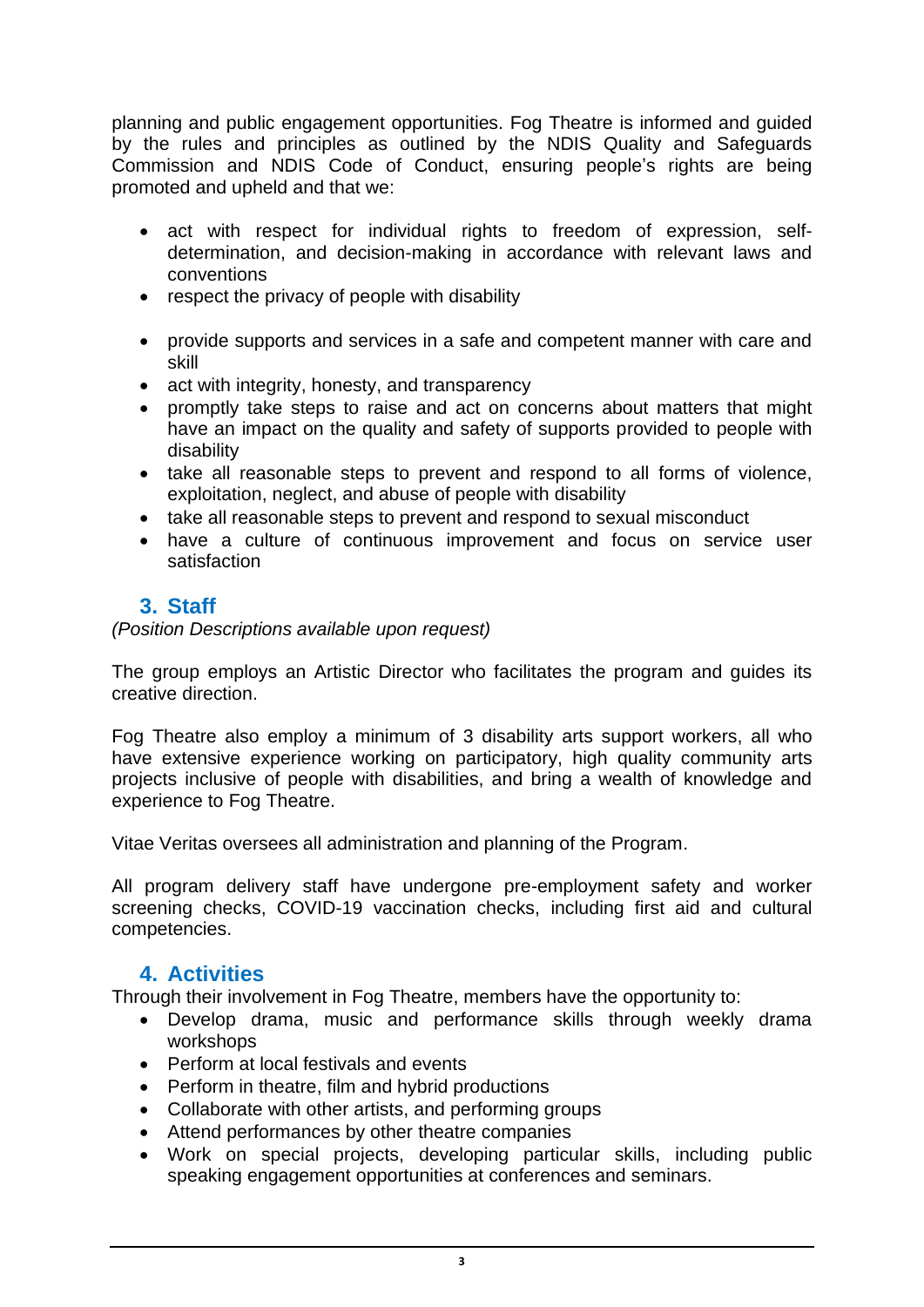• Develop friendships, increase confidence and have fun!

#### **5. Funding- Fee for service**

Although Vitae Veritas is not a registered NDIS Service Provider, it does not preclude a person if they are funded and approved for Plan Management or Self Management of their NDIS package, a scheme that aims to:

- o support the independence and social and economic participation of people with disability, and
- o enable people with a disability to exercise choice and control in the pursuit of their goals and the planning and delivery of their supports.

Vitae Veritas receives and manages funding for individuals' participation in Fog Theatre in a number of ways; through NDIS funding and service agreements, by invoicing the participant directly, by invoicing a participant nominated intermediary. These arrangements are made in consultation with the participant (and their

advocate) at the time of commencing the service. Once received by Vitae Veritas the participant's funding is managed and monitored by the Finance Officer in consultation with the Fog Theatre Program Manager and with the support of the Vitae Veritas MYOB financial management system.

*(See Appendix attachment- Fog Theatre Quote & Information Sheet for NDIS planning)*

#### **6. Service Agreements**

Under the NDIS, for participants who have Fog Theatre activities approved within their plan, or manage their funding individually, Service Agreements describe funding allocation, payment and intermediary details.

Under this financial arrangement, Fog Theatre participants pay a service delivery fee equivalent to approximately 160 hours per annum following the Victorian School Terms, for NDIS Support Item: *Participation in Community, Social and Civic Activities* and current hourly rates stated in the NDIS Pricing Arrangements (most current at 1 Sept 2021) noting these figures are subject to change pending pricing structure updates and notifications.

Invoices will be issued according to attendance sheet records at the end of each term.

#### **7. Absences and Cancellations**

Should a participant wish to exit the program, they must give Vitae Veritas 30 days notice in writing.

Should a participant not be able to attend the weekly activity, they must give Vitae Veritas a minimum of 24 hours' notice in writing and if the notice is not provided by then, the provider can still claim for short notice cancellation.

Notifications can be given via the following email address[nilgun@vitaeveritas.com.au](mailto:nilgun@vitaeveritas.com.au)

#### **8. Accessing the service**

Entry to Fog Theatre is outlined by the following process-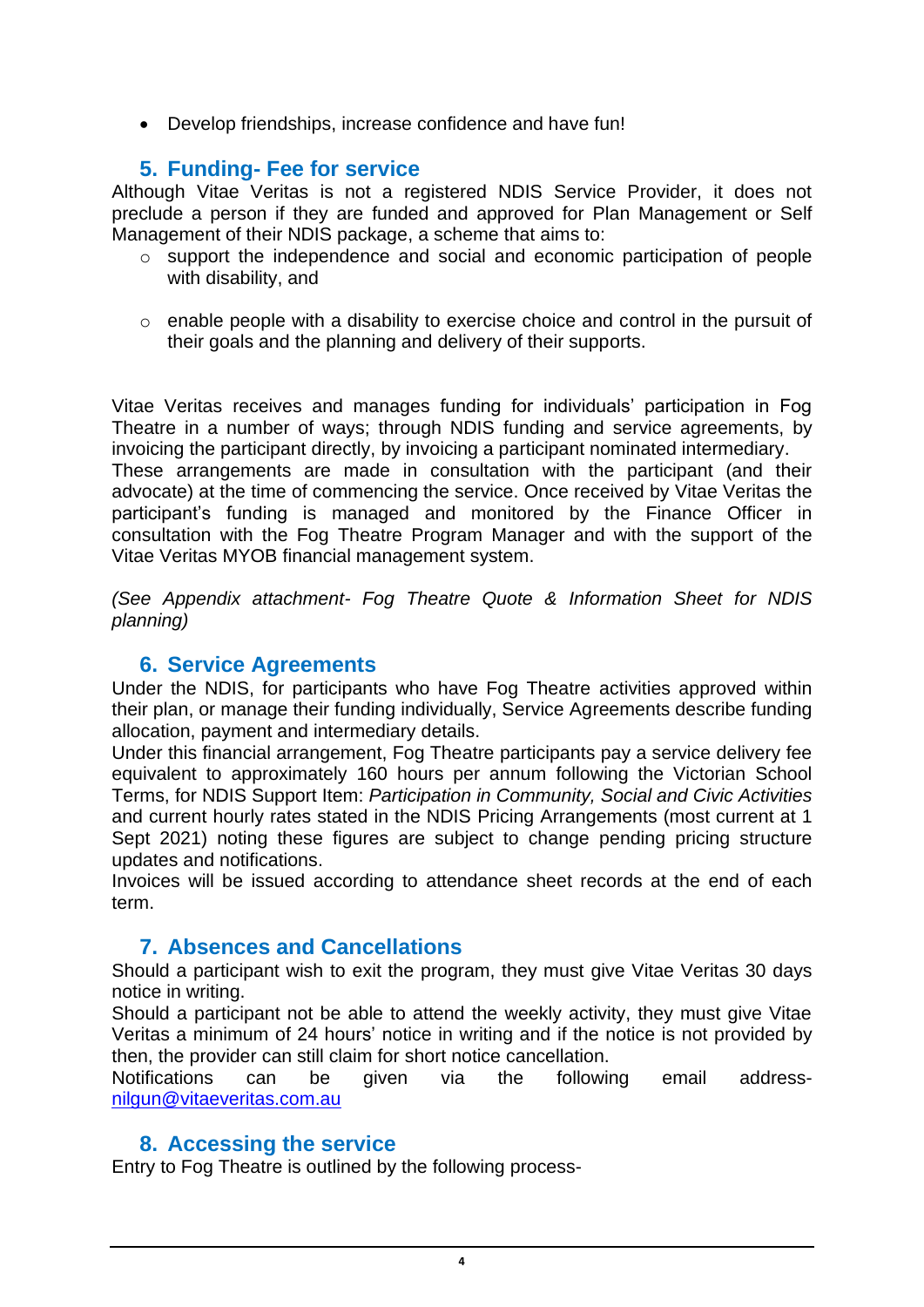- i. Contact- individuals (or their advocates) can make enquiries to the Program Manager in person, via email or phone.
- ii. Initial discussion- an opportunity to communicate whether there is a vacancy or not. If there is a vacancy the next steps take place. If no vacancy, the individual is asked if they would like to be placed on the waiting list. The initial discussion provides an opportunity for the individual/representative to share information about their interest, goals and needs and learn about the Program and next steps.
- iii. Pre-participatory visit (usually half day)- provides opportunity for the interested individual to attend the Program either as an observer or active participant. During this visit the individual, group and staff meet each other and can experience the content, flow and structure of Fog Theatre workshops.
- iv. Post-visit discussion- the individual/representative and Program Manager are given opportunity to reflect on the visiting experience, and desire/suitability to enter into a trial period. The trial period is negotiated to suit the needs and availability of the individual and group and is typically between 2-4 weeks, half or full days, to be decided and agreed at this meeting.
- v. Trial Period Attendance- the individual is expected to attend and actively participate in the weekly workshops, where engagement, suitability and needs is reviewed and reflected upon weekly until the trial period is over. The person may withdraw/discontinue voluntarily or by request from the Program Manager at any time.
- vi. Trial Outcome meeting- after completion of the trial period and noted discussions between individual/representative and Program Manager, a final assessment/decision will be made on the suitability of the applicant to the Program. An 'Invite' or 'Decline' letter will be sent to the individual/ representative.
- vii. Enrolment- Once the Letter of Invite is accepted by the individual, commencement of the enrolment process will begin including all necessary resources, agreements and forms to be completed.

# **9. Nominated representative/Advocate/Carers**

At any time throughout a participant's engagement in the Fog Theatre program, they wish for a nominated representative, advocate or carer to be present, the participant can request this arrangement to be made and if required or requested- on their behalf.

Disability advocacy provides assistance and support to ensure that:

- The rights of people with a disability are upheld as valued members of the community
- People with a disability actively participate in decision making processes, particularly those where the outcomes impact on their lives
- The needs and views of people with a disability are presented to government, service providers and the broader community

The need for advocacy can be identified in a number of ways. Advocacy is provided when requested by people with a disability. Family or carers might also request advocacy support, when appropriate.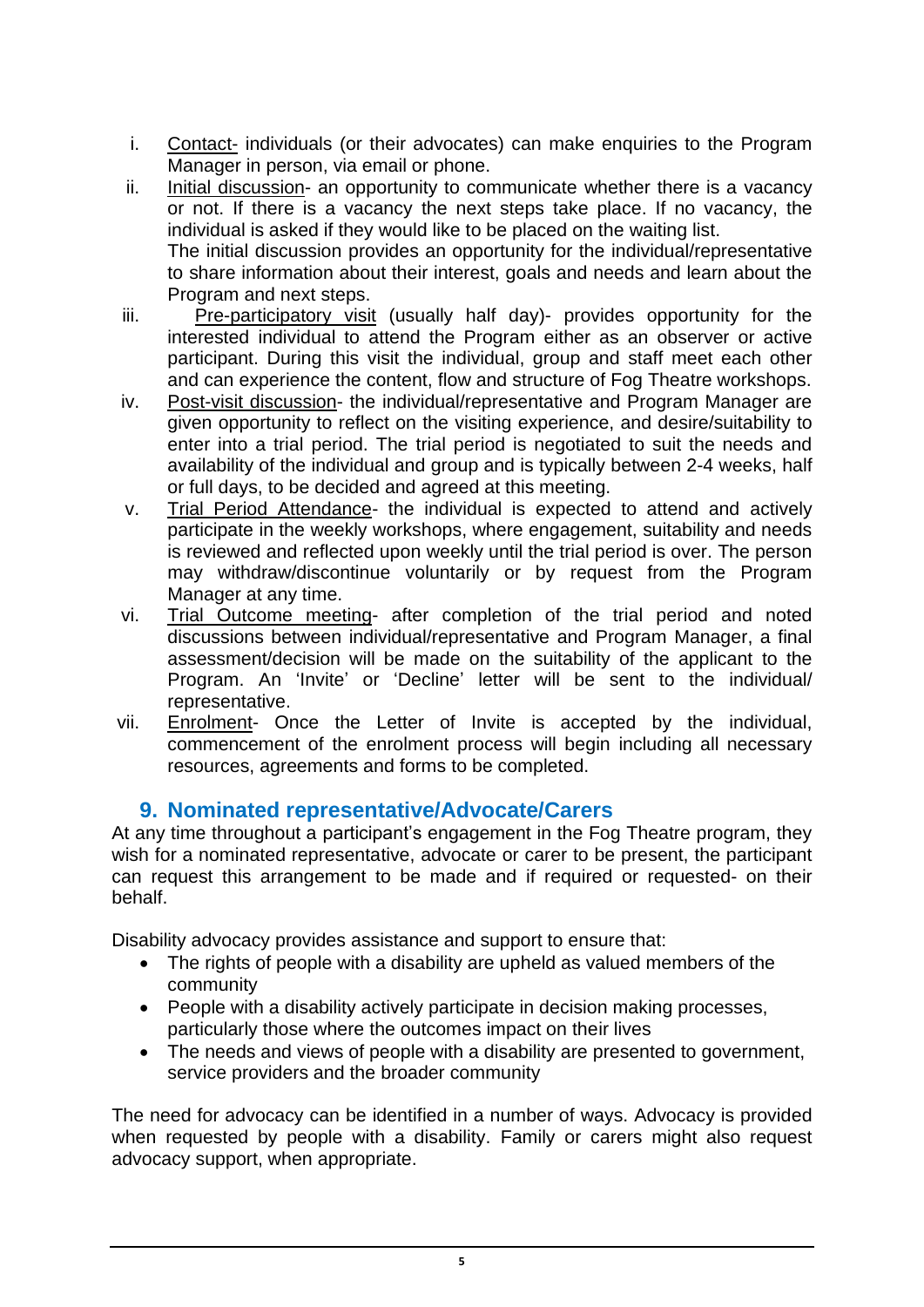Advocacy strategies may include:

- Acting with, or making representation on behalf of, people with a disability
- Referrals to appropriate bodies to effect the resolution of complaints
- Influencing policies and practices to promote fair treatment and social justice for people with a disability.

#### Self-advocacy:

Self-advocacy plays a significant role in enabling people with a disability to develop the skills to ensure that their rights and interests are respected and realised.

For people with a disability self-advocacy is about:

- Speaking on one's own behalf
- Understanding rights
- Making real choices
- Learning new skills

The Victorian Government helps to promote the participation and voice of people with a disability by funding. Disability advocacy and self-advocacy organisations play a vital role in promoting and advancing the rights of people with a disability.

For further information on disability advocacy and finding a disability advocate, see the Disability Advocacy Finder-

<https://disabilityadvocacyfinder.dss.gov.au/disability/ndap/>

DARU is unique in Australia as a dedicated resource unit funded to work with disability advocacy organisations to promote and protect the rights of people with disability. DARU develops and distributes resources and provides training opportunities to keep disability advocates informed and up-to-date about issues affecting people with disability in Victoria.

<https://www.daru.org.au/find-an-advocate>

# **10. Language Interpreting Services**

Interpreting Services allow the transfer of communications from a person's preferred spoken language into English. Interpreting Services are delivered by TIS National on behalf of the NDIS. NDIS participants and carers are not charged for language interpreting services. Your NDIS Provider is responsible for offering you interpreter services to help you use the supports you have funded in your plan.

More Information: NDIS 1800 800 110; TIS National 131 450 <https://www.ndis.gov.au/understanding/language-interpreting-services> <https://www.tisnational.gov.au/en/About-TIS-National>

# **11. Transport & Money Handling**

Fog Theatre members arrange for their own transport to and from weekly workshops.

Fog Theatre staff and volunteers will not handle individual's money. Individuals will be directed to perform their own financial transactions where necessary, for example paying for cab fare.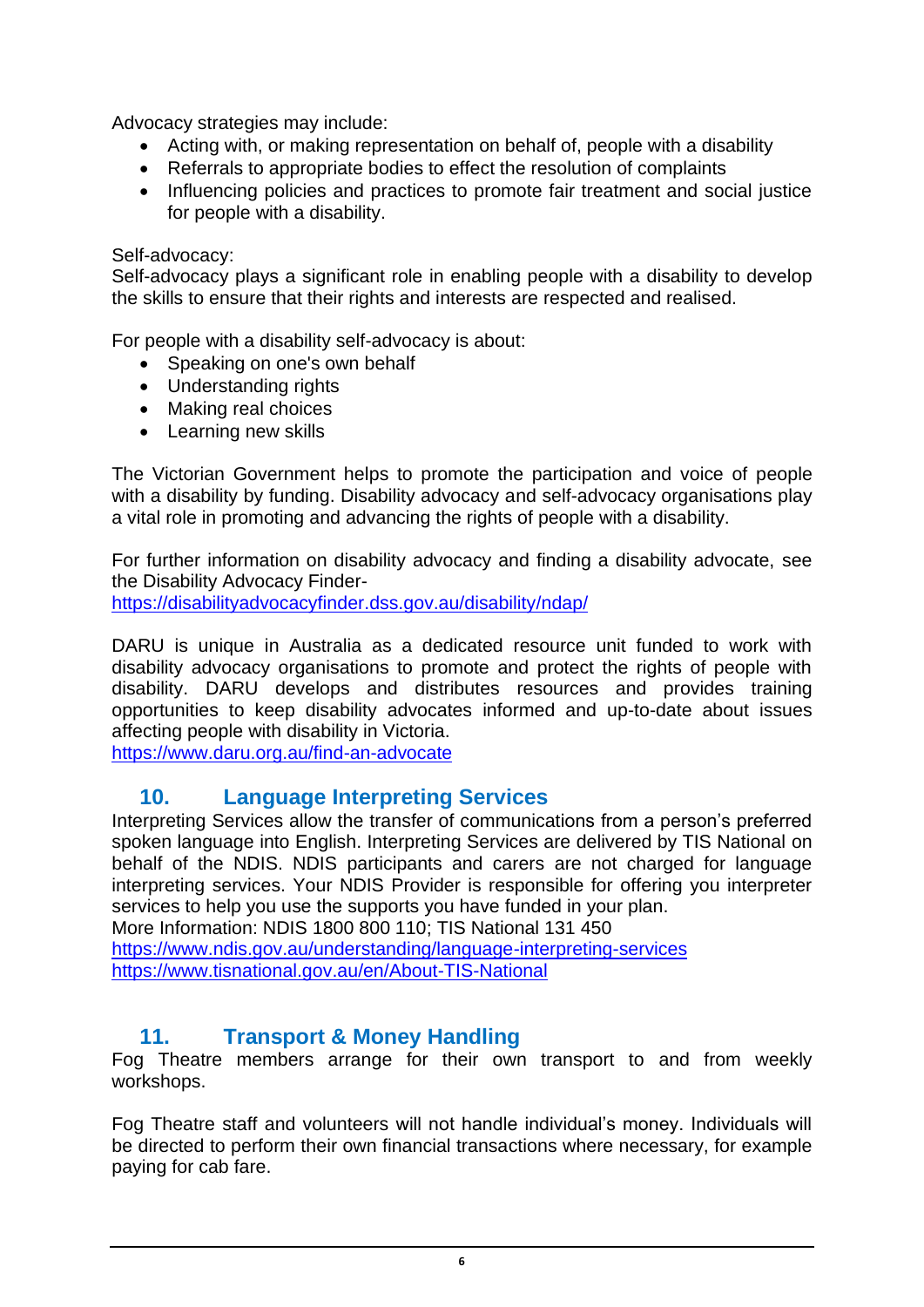# **12. Access Support**

Participants may discuss their physical, sensory, cultural and communication needs with Fog Theatre staff or manager at any time, especially during enquiry, intake and biennial Work Plan meetings. This information may be given in writing, in person, on phone, or via email.

Fog Theatre will provide any resources or material required or requested in accessible formats including translated materials, and through liaison with relevant representatives, advocates, NDIS planners or support coordinators to assist in making suitable arrangements for an interpreter to be provided.

### **13. Customer Satisfaction Surveys and Work Plan Meetings**

Existing members participate in biennial work plan meetings, and annual Customer Satisfaction Surveys.

These opportunities provide invaluable information about Fog Theatre member's desired objectives and outcomes while at Fog Theatre.

Work plan meetings take place at the service venue or alternate meeting room and involve each Fog Theatre member, the Program Manager and one representative or advocate (usually a family member, carer or friend).

Personal and private information is not contained in the work plan. Individual work plans will be made available to agencies who manage Fog Theatre Members' Support Plans.

Work plans for new members are completed no later than 30 days after commencing at Fog Theatre.

In addition to this, participants are able to communicate their feedback weekly or outof-hours, via formal and informal mechanisms i.e. directly with staff, via email or phone, during workshop through discussion, Q+A, reflection and feedback, arranged meetings and weekly activity reports.

# **14. Complaints**

On commencement, Fog Theatre members will be made aware of Vitae Veritas Client Complaint Management Policy and will receive a copy of it. If a Fog Theatre member wishes to make a complaint they will be directed to Vitae Veritas' complaints management procedure outlined in this policy.

If the Fog Theatre member (or their representative) is not happy with the way Vitae Veritas has handled the matter, they can contact third party (as per Vitae Veritas and City of Port Phillip Memorandum of Understanding)-

Cathy Horsley Team Leader Community Building and Inclusion City of Port Phillip E: [cathy.horsley@portphillip.vic.gov.au](mailto:cathy.horsley@portphillip.vic.gov.au) T: 03 9209 6260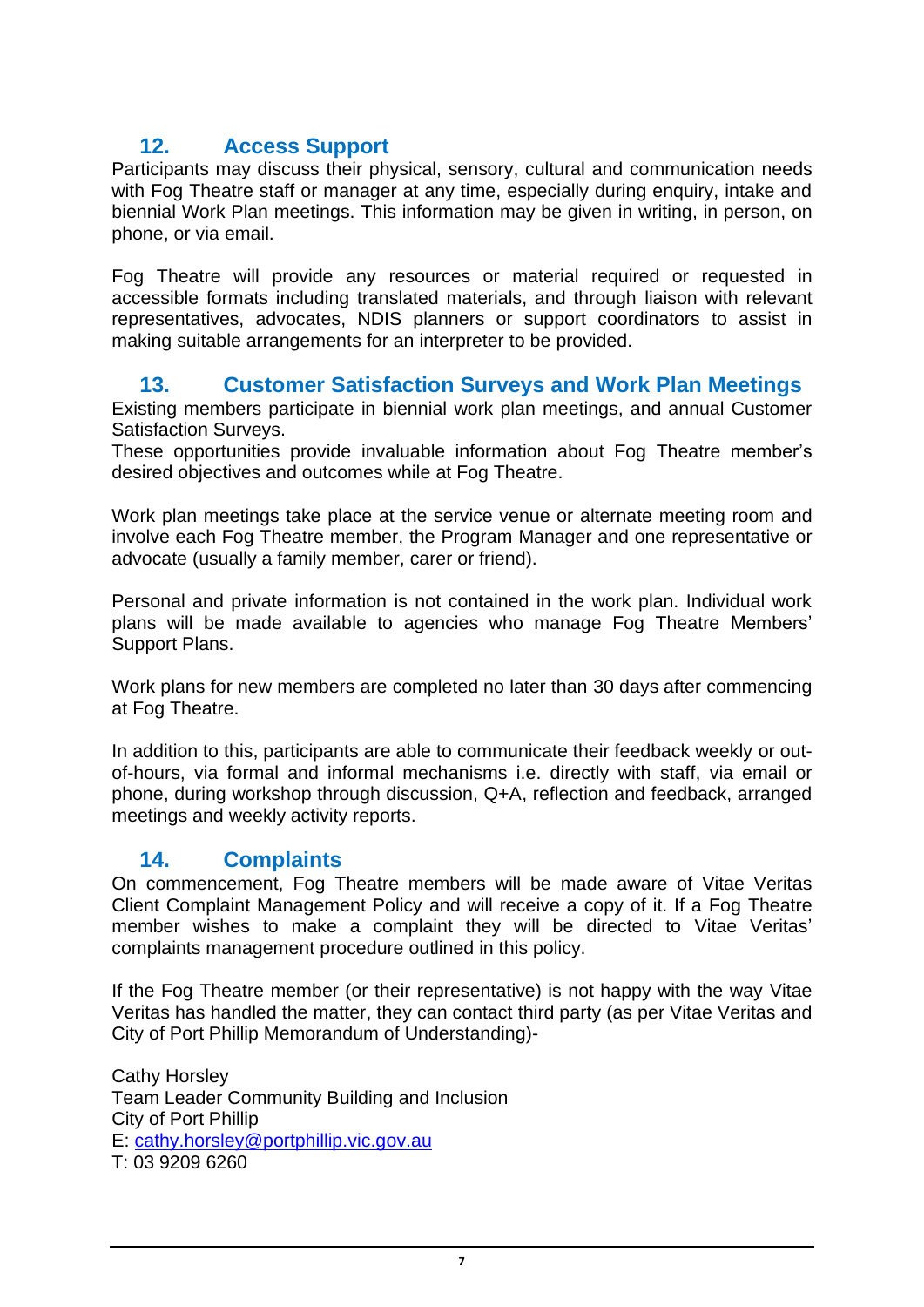If the Fog Theatre member is still dissatisfied with the way the matter has been handled, they can contact any of the following external agencies:

o NDIS Commission

1800 035 544 (free call from landlines) or TTY 133 677. Interpreters can be arranged. National Relay Service and ask for 1800 035 544.

o Disability Services Commissioner 1800 677 342 Email: [complaints@odsc.vic.gov.au](mailto:complaints@odsc.vic.gov.au) <http://www.odsc.vic.gov.au/>

o Office of the Public Advocate 1300 309 337 <https://www.publicadvocate.vic.gov.au/>

o Victorian Ombudsman (03) 9613 6222 <https://www.ombudsman.vic.gov.au/complaints/> [http://www.ombudsman.vic.gov.au](http://www.ombudsman.vic.gov.au/)

Once your complaint has been received it will be addressed according to the nature of the complaint. Ways of addressing complaints include (but are not limited to); telephone calls to service users, parents/carers/advocates; meetings with service users, parents/carers/advocates; creation of a documented set of actions to address the compliant; an action plan to address the complaint; a timetable for actions and outcomes in relation to the complaint.

#### **15. Consent & Release Form**

Consent and release will be sought for some aspects of Fog Theatre including (but not limited to), photography, video, sound recording, performances, interviews. Example of the consent and release form and other forms and resources are included in the Fog Theatre Welcome and Information Kit.

### **16. Privacy, Consent to collect and share personal information, Medical and Indemnity Form**

As part of the Fog Theatre enrolment process a number of forms are required to be completed and are documented in a way which meets program/ funding guidelines, ensures support and a continuum of care for clients and maintains confidentiality/ privacy. We will only collect personal information, health information, and sensitive information in a lawful and fair way and to perform our functions as an organisation. Where possible, we will collect personal information, health information, and sensitive information from the person with a disability or their guardian or next of kin or from other sources such as family and friends, disability advocates, or disability support workers and other professionals providing services or support to the person.